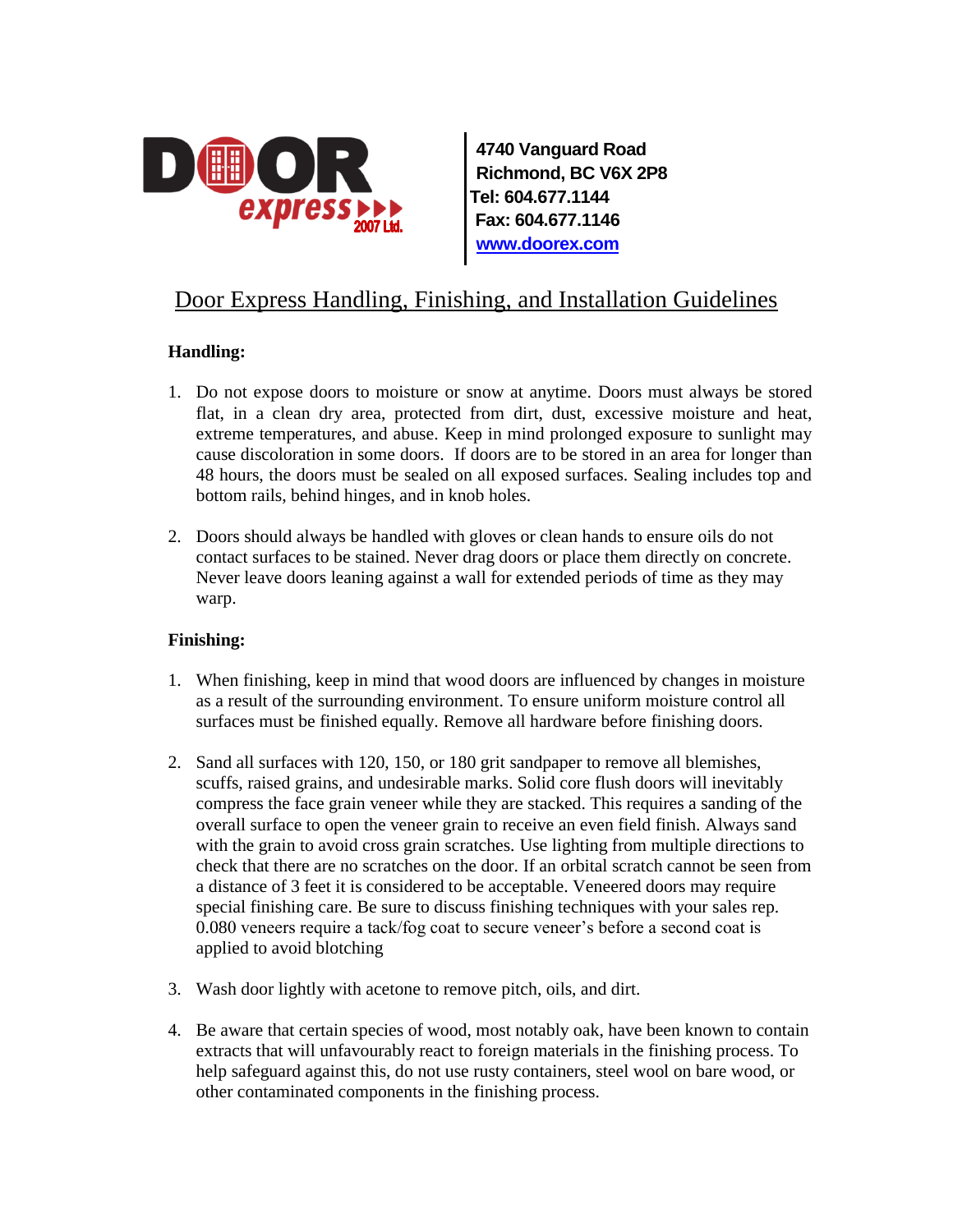- 5. Dark coloured finishes are not recommended since direct sunlight on a dark finish will cause warping. Water based coatings are not recommended for use on unfinished wood and may cause highlighted joints, raised grain, and veneer splits. Always follow the instructions and recommendations when applying finishing products. Doors finished in dark colors, particularly black, are not covered by warranty due to extreme temperature gain.
- 6. If the door to be sealed contains glass, mask each lite  $1/16<sup>th</sup>$  of an inch onto the glass surface allowing sealer and top coats to penetrate between glass and wood surfaces. Apply two seal coats of wood conditioner or sealer for stain grade, and two coats of primer for paint grade respectively. Doors should be lightly sanded between each coat; finishing time requires about 8 to 12 hours between each coat. If rolling, back brush to remove bubbles, if spraying ensure all areas, are covered, especially areas next to glass and joints.
- 7. For stain grade doors Door Express recommends using Sikkens Cetol 1 for sealer and Sikkens Cetol 23 for the polyurethane top coats. For primers on paint grade doors, latex or oil based is acceptable.
- 8. Confirm that the door surface being finished is satisfactory in both smoothness and color after each coat. Test finish a sample to confirm the final color before finishing doors. Water spots can be sanded out before finishing, do not finish over them. On doors with glass, apply 1/32" of and inch bead of butyl caulking between the stops, the lites, and both sides of the unit to ensure a water tight envelope.

## **Installation:**

### **For Exterior Doors:**

Ensure rough opening for door is large enough to allow for the installation of shims behind the jamb and at the hinges. Rough opening should be 2 inches larger than the door width and 3 inches larger than the door height. Pre-hung doors must be secured to a stud. If secured to a casing alone, the margins may shift.

### **For Interior Doors:**

Ensure rough opening for door is large enough to allow for the installation of shims behind the jamb and at the hinges. Rough opening should be 2 inches larger than the door width and 2 inches larger than the door height. Pre-hung doors must be secured to a stud. If secured to a casing alone, the margins may shift.

1. Unless they have been properly finished, do not install doors into buildings with wet cement, paint or plaster.